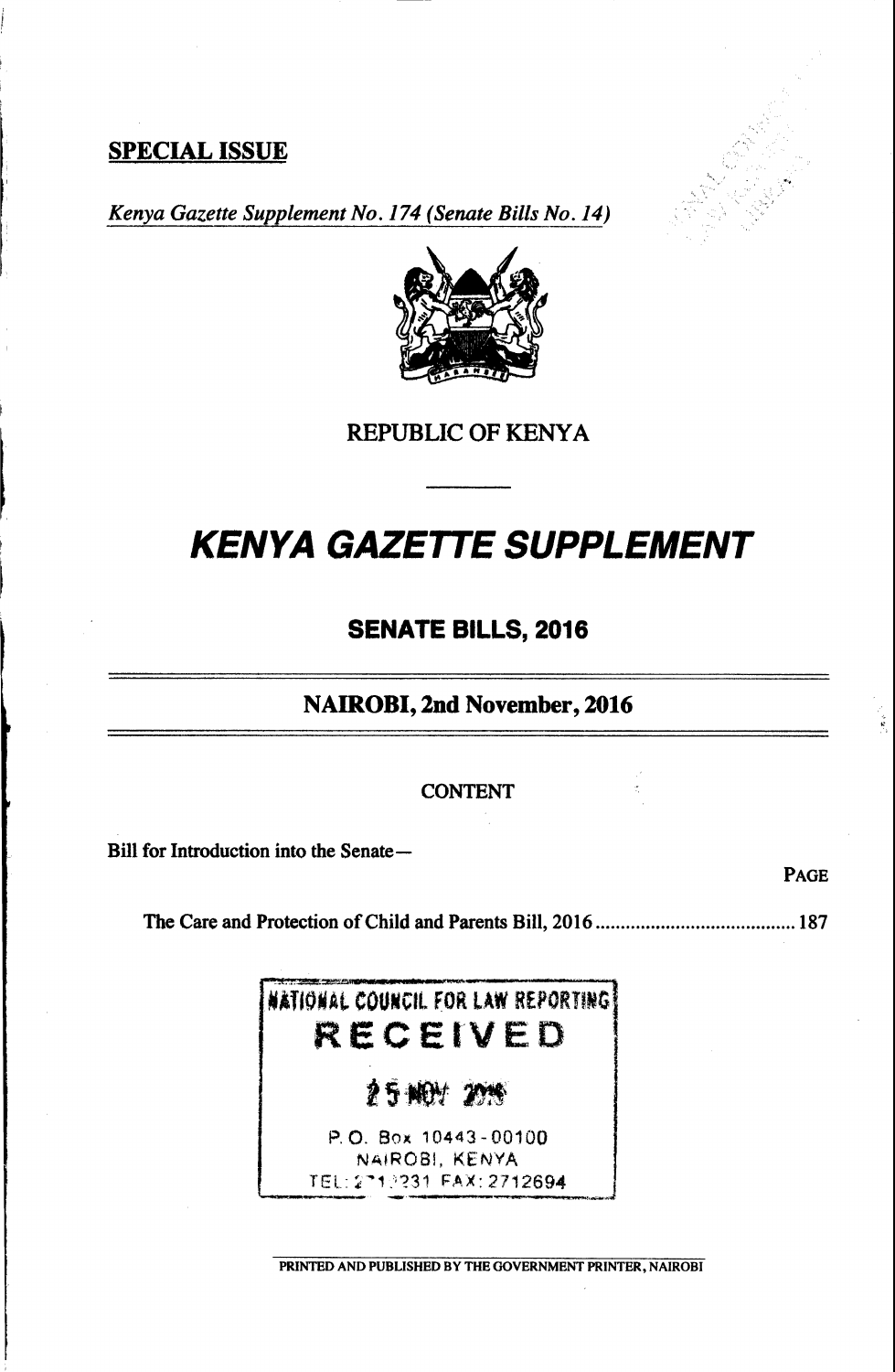$\mathcal{L}^{\text{max}}_{\text{max}}$  and  $\mathcal{L}^{\text{max}}_{\text{max}}$ 

 $\sim 20\,$  km s  $^{-1}$ 

 $\label{eq:2.1} \frac{1}{2} \left( \frac{1}{2} \left( \frac{1}{2} \right) \right) \left( \frac{1}{2} \left( \frac{1}{2} \right) \right) \left( \frac{1}{2} \left( \frac{1}{2} \right) \right) \left( \frac{1}{2} \right) \left( \frac{1}{2} \right) \left( \frac{1}{2} \right) \left( \frac{1}{2} \right) \left( \frac{1}{2} \right) \left( \frac{1}{2} \right) \left( \frac{1}{2} \right) \left( \frac{1}{2} \right) \left( \frac{1}{2} \right) \left( \frac{1}{2$  $\label{eq:2.1} \frac{1}{\sqrt{2\pi}}\int_{\mathbb{R}^3}\frac{1}{\sqrt{2\pi}}\int_{\mathbb{R}^3}\frac{1}{\sqrt{2\pi}}\int_{\mathbb{R}^3}\frac{1}{\sqrt{2\pi}}\int_{\mathbb{R}^3}\frac{1}{\sqrt{2\pi}}\int_{\mathbb{R}^3}\frac{1}{\sqrt{2\pi}}\frac{1}{\sqrt{2\pi}}\int_{\mathbb{R}^3}\frac{1}{\sqrt{2\pi}}\frac{1}{\sqrt{2\pi}}\frac{1}{\sqrt{2\pi}}\int_{\mathbb{R}^3}\frac{1}{\sqrt{2\pi}}\frac$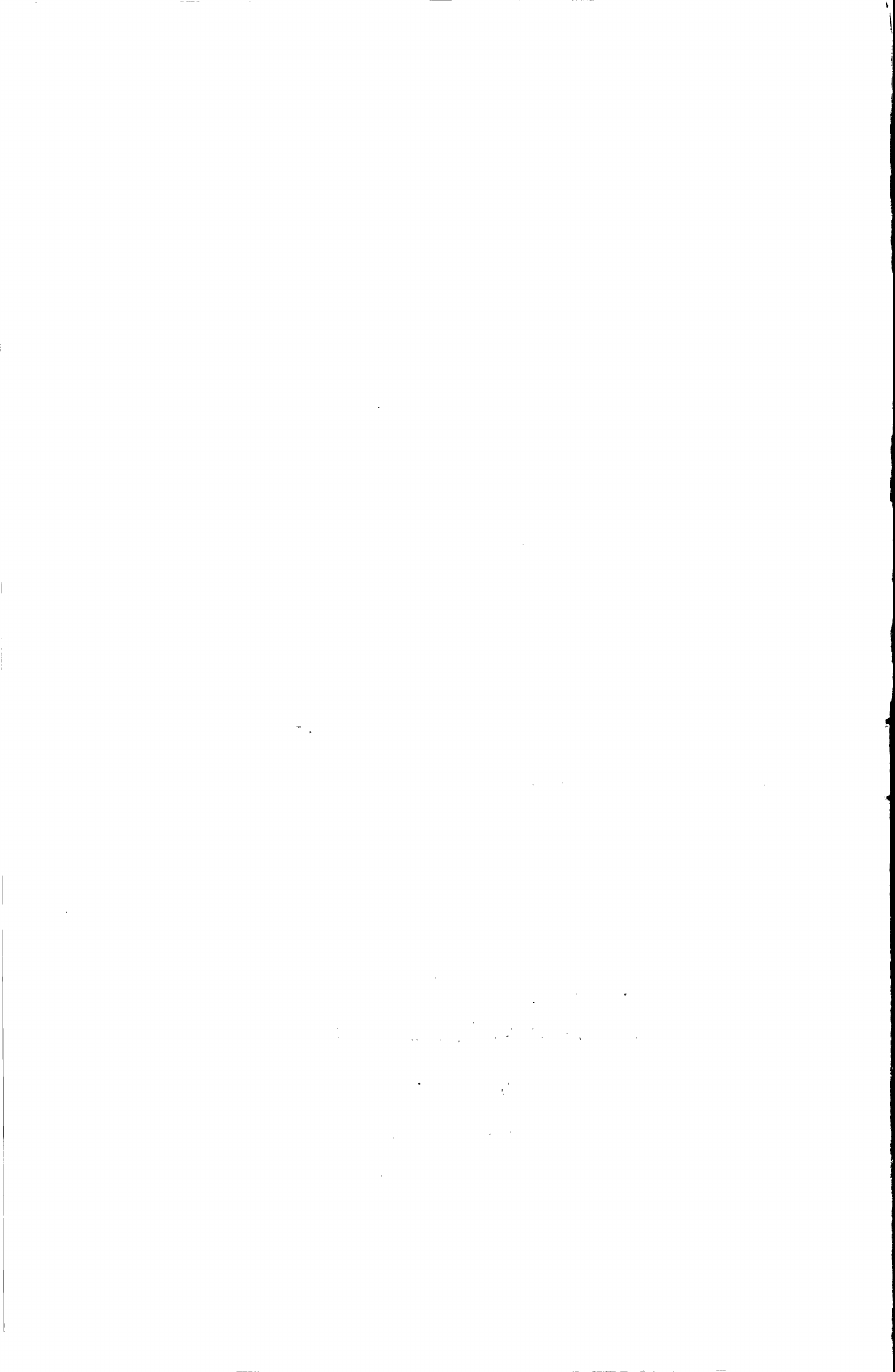# **THE CARE AND PROTECTION OF CHILD AND PARENTS BILL. 2016**

## **ARRANGEMENT OF CLAUSES**

**Clause** 

## **PART I-PRELIMINARY**

- 1-Short title.
- 2-Interpretation.
- 3-Object and purposes.

# **PART II-CARE OF EXPECTANT CHILDREN AND CHILD PARENTS**

- 4-Obligations of the National government with respect to child parents.
- 5-Obligations of a county government with respect to the care of neglected children.

# **PART III-SCHOOL DROPOUT PREVENTION AND RE-ENTRY PROGRAMMES**

- 6-Role of national and county governments in the prevention of school drop-out.
- 7-Management plans.
- 8-Rights of pregnant and parenting students.
- 9-Role of governments in ensuring re-admission of drop out children.
- 10-Management of teenage pregnancies in school.
- 11-Confidentiality.
- 12-Right to re-admission.
- 13-Re-admission.
- 14—Obligations of parents and guardians.
- 15 Obligations of the institution of basic education.
- $16 -$ Offence

187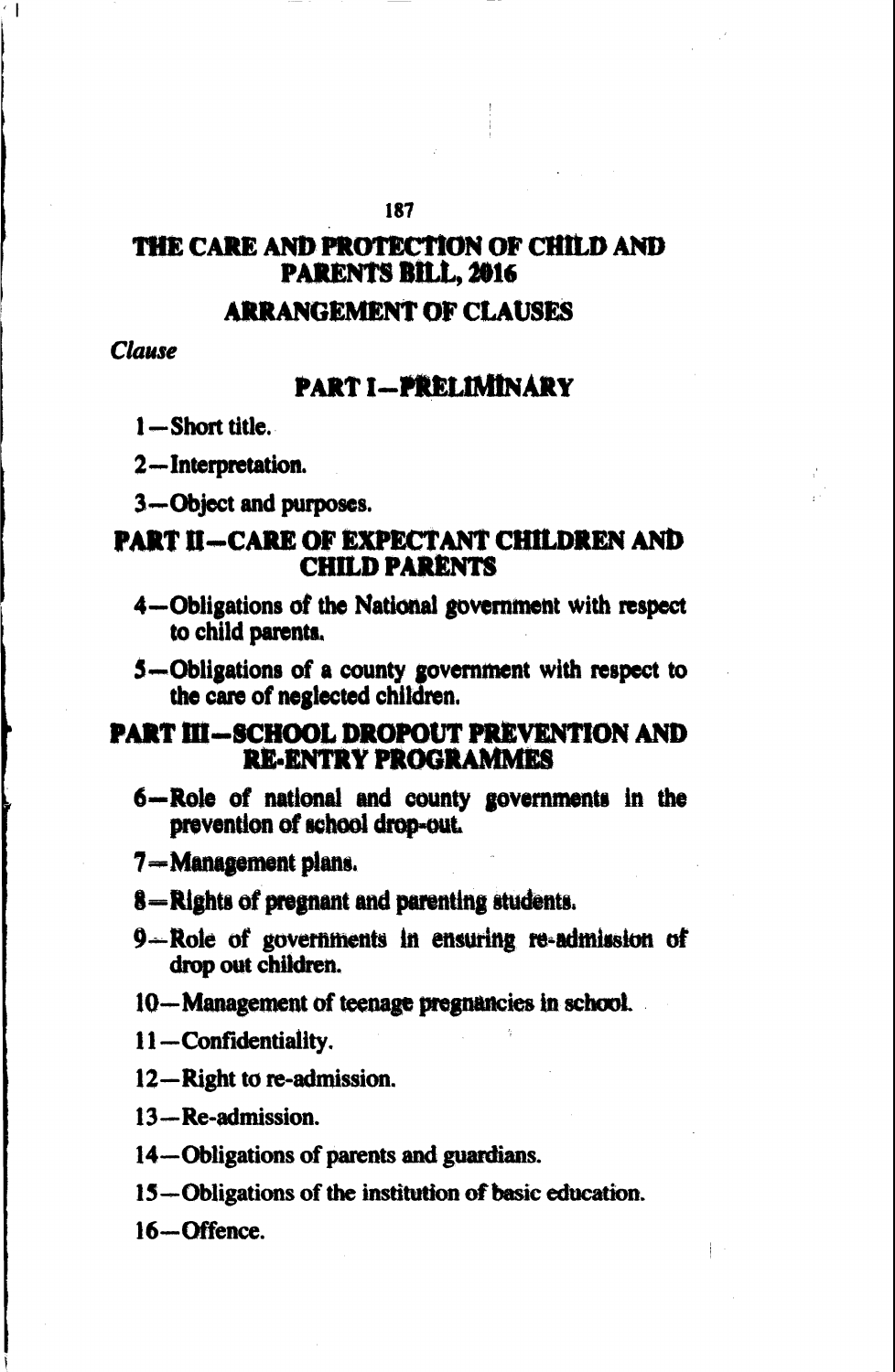## **PART III-ESTABLISHMENT OF CARE CENTRES**

17—Establishment of care centres.

188

- 18 Services rendered in a care centre.
- 19—Requirements in relation to a care centre.
- 20—Requirement for registration and licensing a care centre.
- 21-Registration of care centres and licensing of applicants by a county government.

×ή

- 22—Location assessment of intended care centre.
- 23 Cancellation of a licence.
- 24—Notice of non-compliance.
- 25—Closure of a care centre.
- 26—Submission of reports on the management of a care centre.
- 27-Establishment of committees and appointment of authorised officers.

### **PART IV-CARE FOR CHILDREN WITHIN A CARE CENTRES**

- 28—Delivery of child care in a care centre.
- 29—Management of a care centre.
- 30—Records relating to children in a care centre.
- 31—Services rendered within a care centre.
- 32—Role of management of a care centre.

#### **PART V-INSPECTION AND EVALUATION OF SAFETY IN A CARE CENTRE**

- 33—Safety in a care centre.
- 34—Appointment of inspectors.
- 35-Powers of an inspection officer.

#### **PART VI-MISCELLANEOUS PROVISIONS**

- 36 General penalty.
- 37-Regulations.
- 42—Existing care centres.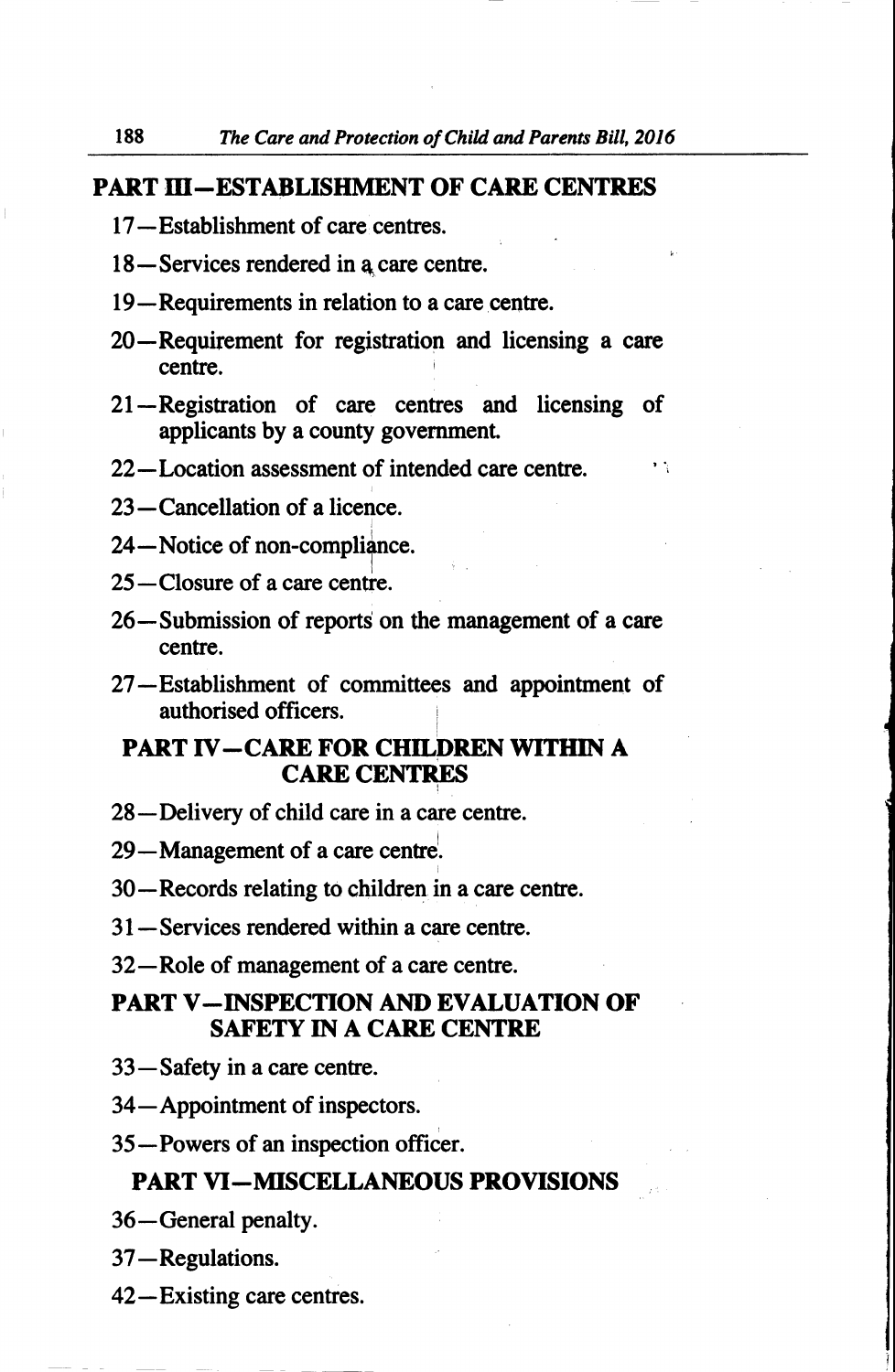## THE CARE AND PROTECTION OF CIIILD AND PARENTS BILL, 2016

### A Bill for

AN ACT of Parliament to provide a framework for the care and protection of child parents within the Counties; to provide a framework through which an expectant girl child or a child parent may actualise their right to basic education and at the same time ensure the care of their children; and for connected purposes.

ENACTED by the Parliament of Kenya, as follows -

# **PART I-PRELIMINARY**

l. This Act may be cited as the Care and Protection of Child and Parents Act, 2016.

\_ 2, In this Act, unless the context othenvise requires

"Cabinet Secretary" means the Cabinet Secretary responsible for matters related to children;

"child care" means services that have as their primary purpose the care and supervision of children as defined under this Act;

"child parent" means a person who is twenty years of age or below and who is a parent to a child;

"care centre" means facility that provides child care services, but does not include a family home;

"Council" means the National Council for Children's Services established under section 30 of the Children Act;

"county executive committee member" means the county executive eommittee member responsible for matters relating to children.

3. The object and purposes of this Act are to-

- (a) provide a framework for the protection of the rights set out under Article 53  $(1)$  (c) and (d) of the Constitution in relation to child parents;
- (b) provide a framework through which the expectant girl child and a child parent can realise their right to education and at the same time, ensure the care and protection of his or her child; and

No. 8 of 2001.

Object and purposes.

Interpretation.

Short title.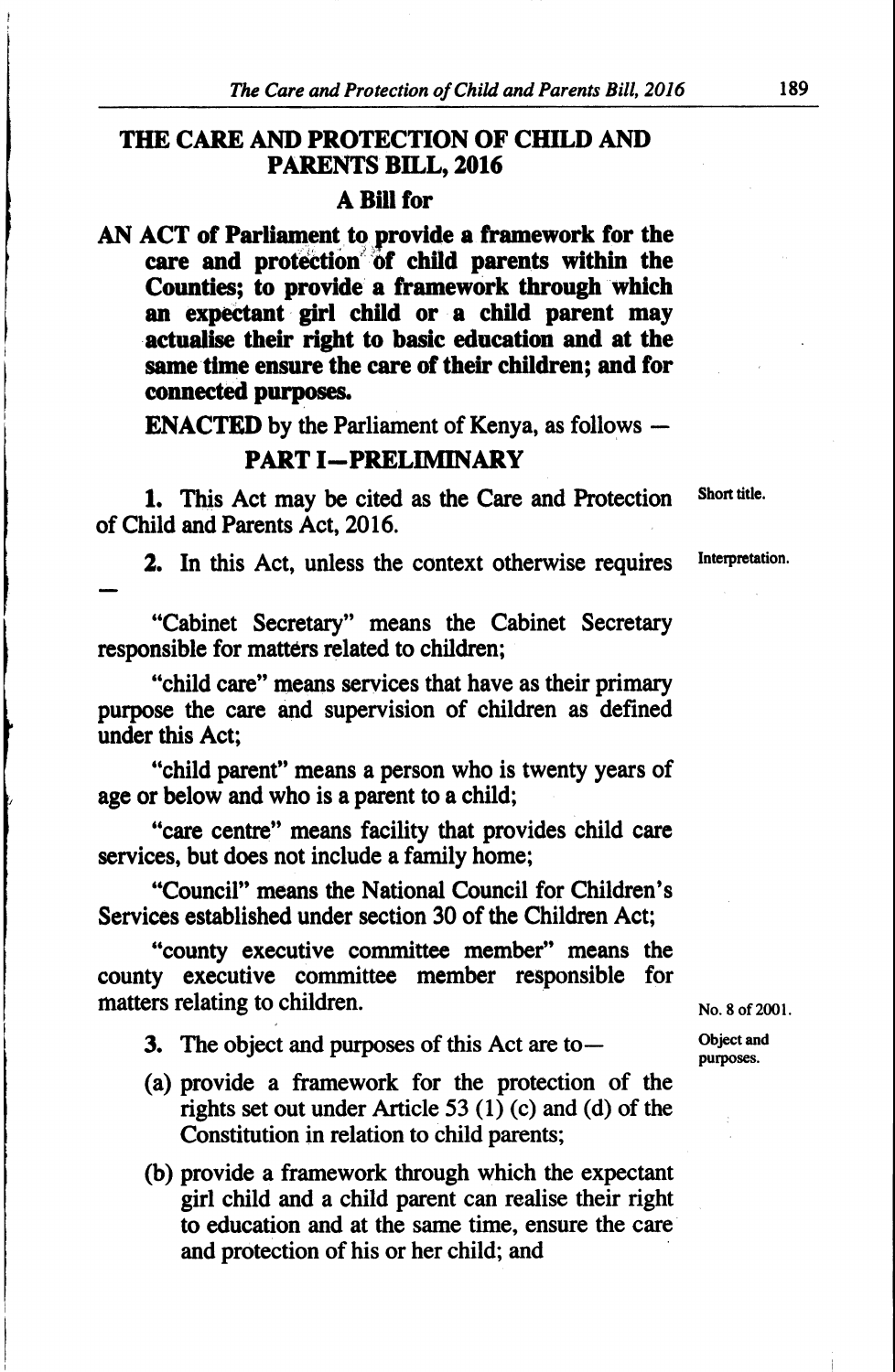(c) provide a framework of standards for the establishment and regulation of care centres by county governments.

## **PART II-CARE OF EXPECTANT CHILDREN AND CHILD PARENTS**

4. (1) The national government shall, to the extent of its constitutional mandate, promote the care and protection of expectant children and child parents.

(2) In ensuring that the National Government fulfils its obligations under subsection  $(1)$ , the Council shall  $-$ 

- (a) put in place mechanisms that will help establish a comprehensive capacity building programme for child parents to ensure they practice responsible family life:
- (b) establish, in consultation with the Cabinet Secretary responsible for matters relating to education, non-discriminatory enrolment, back to school or other training programmes and initiate necessary strategies that will identify persons within this group to benefit from the programmes;
- (c) identify, in consultation with personnel of institutions of basic learning and such other institutions as it may consider appropriate, children who are pregnant and who are in need of interventions to enable them realise the rights conferred on a child under Article 53 of the **Constitution:**
- (d) address any educational and related barriers faced by pregnant and parenting students; and
- (e) guarantee funding and sustainability of the initiative and other child welfare programmes aimed at benefiting child parents.

(3) In performing its functions under subsection (1), the Council shall -

(a) collaborate with the relevant public entities in the establishment of mechanisms that ensure that expectant children and child parents have access to community and State based care support systems;

Obligations of the **National Government** with respect to child parents.

190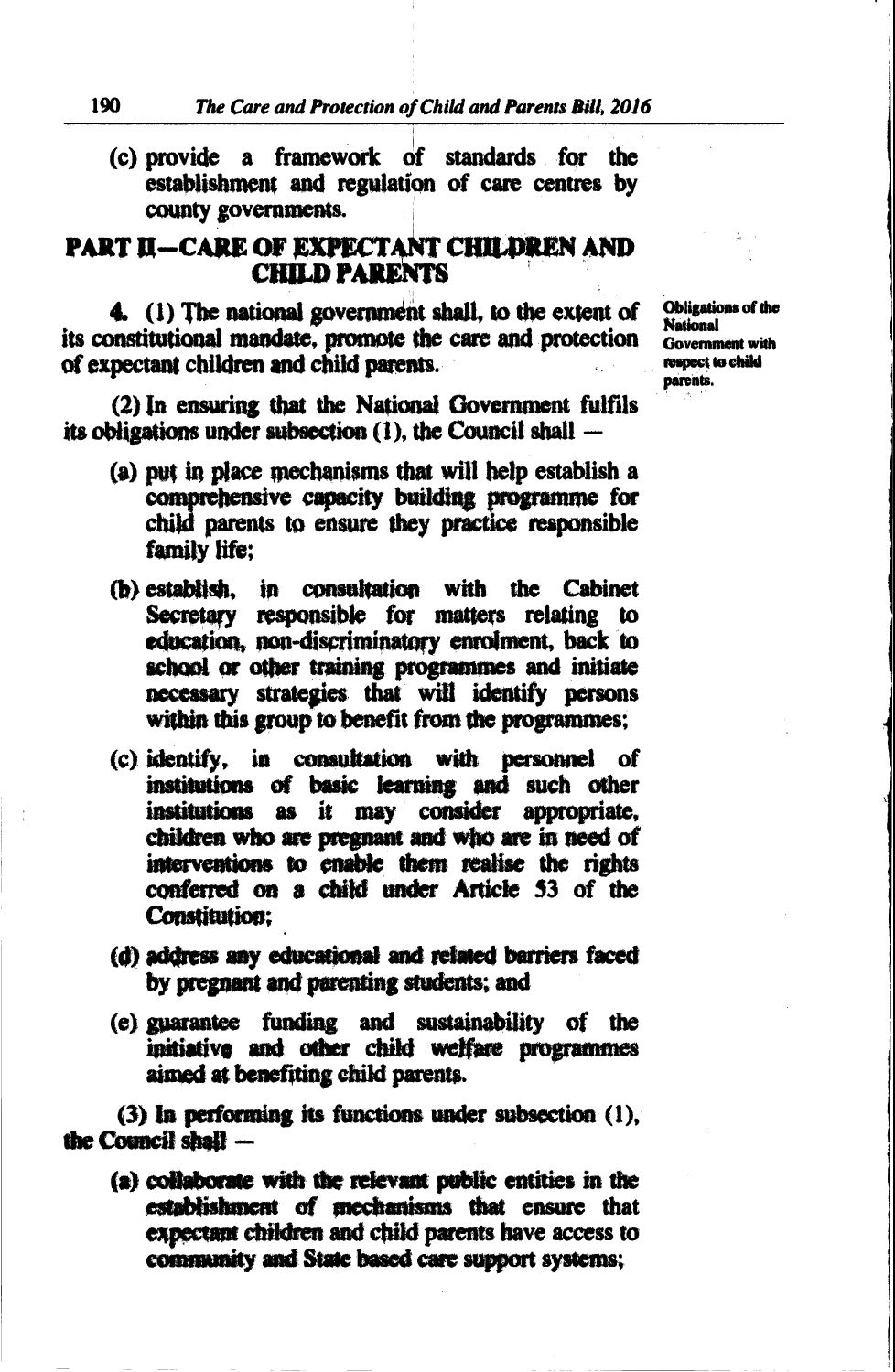- (b) collaborate with the County Governments and relevant State and private agencies in carrying out activities for the provision of such pre-natal, postnatal and other health services, education and other support services to expectant children and child parents within the respective counties;
- (c) conduct research, analysis of data and disseminate information on the welfare of expectant children and child parents in the Republic; and
- $(d)$  collaborate with the County Governments in-
	- (i) establishing a mechanism for the care of expectant children and child parents to ensure that the rights conferred on a child under Article 53 of the Constitution are attained with respect to such children; and
	- (ii) expanding and strengthening the educational framework and the community and family based care and support systems for the care of expectant children and child parents; and
- (e) perform such other functions as may be necessary for the implementation of this Act.

(3) The Council may, for the purpose of subsection (3), conduct inquiries, including public inquiries, into any matter relating to the welfare, care and protection of expectant children and child parents within a County.

- 5. Each county executive committee member shall
- (a) put in place management plans and strategies for the delivery of social services and child care support services to expectant children and child parents within the County;
- (b) collaborate with the County Education Board and the county executive committee member responsible for education in establishing-
	- (i) programmes ensure that expectant children and child parents have access to education services; and
	- (ii) academic support programmes that ensure that students with extended absences for reasons related to pregnancy and parenting and able to

Obligations of a county government with respect to the care of neglected children.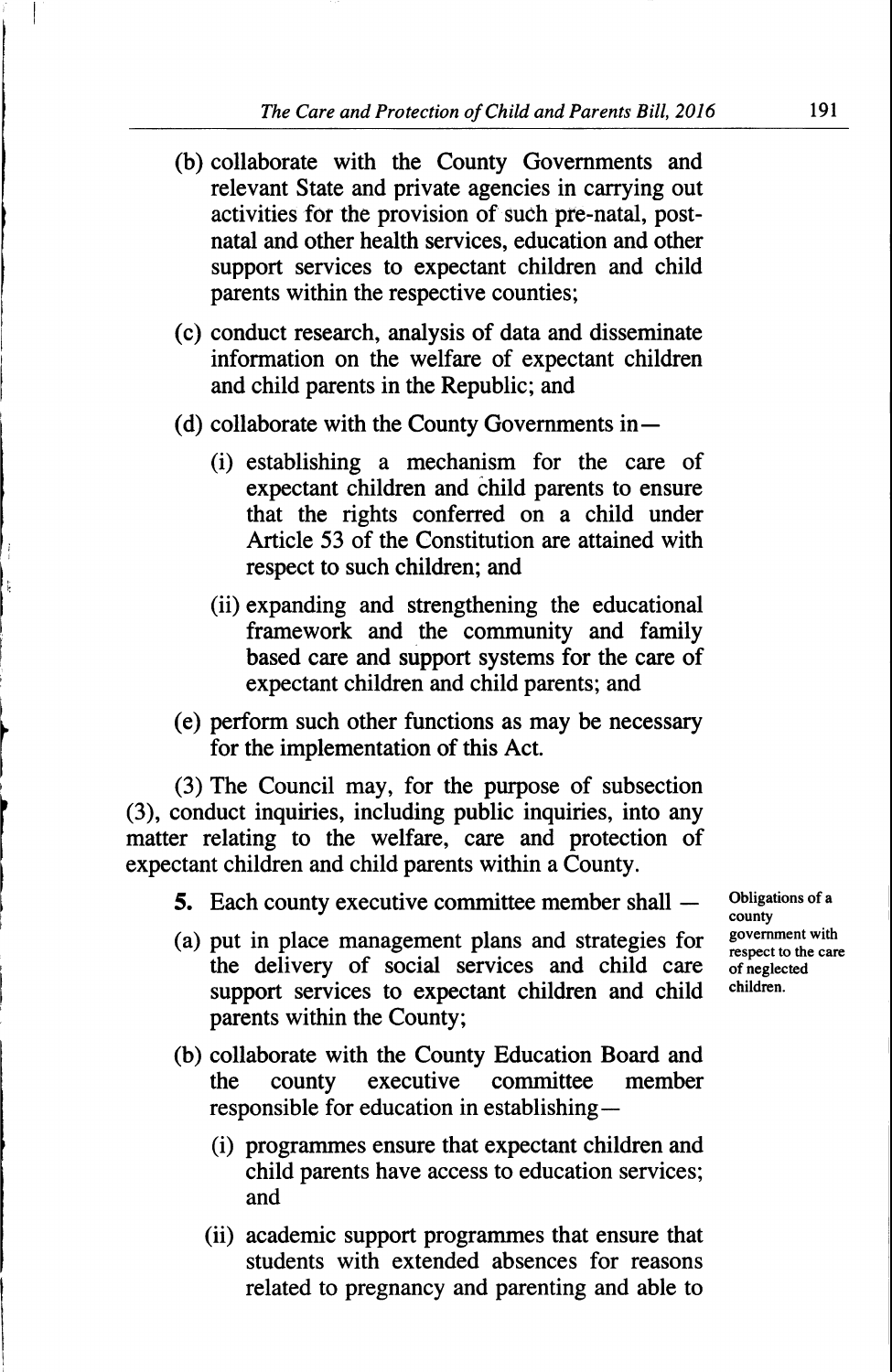enrol back into school or to such other education facility in order to access education services;

- (c) formulate and implement county specific prograrnmes for the integration of expectant children and child parents into society and<br>institutions of basic education within the institutions of basic education within the respective County;
- (d) design, in collaboration with the Council and within the policy framework established by the national government, county specific programmes for the prevention of child pregnancies and prograrnmes for the support, mentorship and development of expectant children and child parents ;
- (e) put in place and implement in consultation with the relevant public entities, interventions for the cane, protection and alleviation of the plight of expectant children and child parents-
	- (i) with special needs or requiring special care and attention within the County; and
	- (ii) living in conditions of acute hadship including street children and children who abuse drugs or who suffer any form of child abuse;
- (f) establish such child care centres and implement such programmes as may be necessary for the provision of child care services to child parents who intend to enrol back to school and who do not have access to support services for the care of their child; and
- (g) collaborate with the Council in the provision of such technical assistance, information and facilities as may be necessary to ensure the efficient delivery of social services with respect to expectant children and child parents within the county.

## PART III - SCHOOL DROPOUT PREVENTION AND RE.ENTRY PROGRAMMES

**6.** (1) The National and county governments shall  $-$  Role of national and county

governmonts in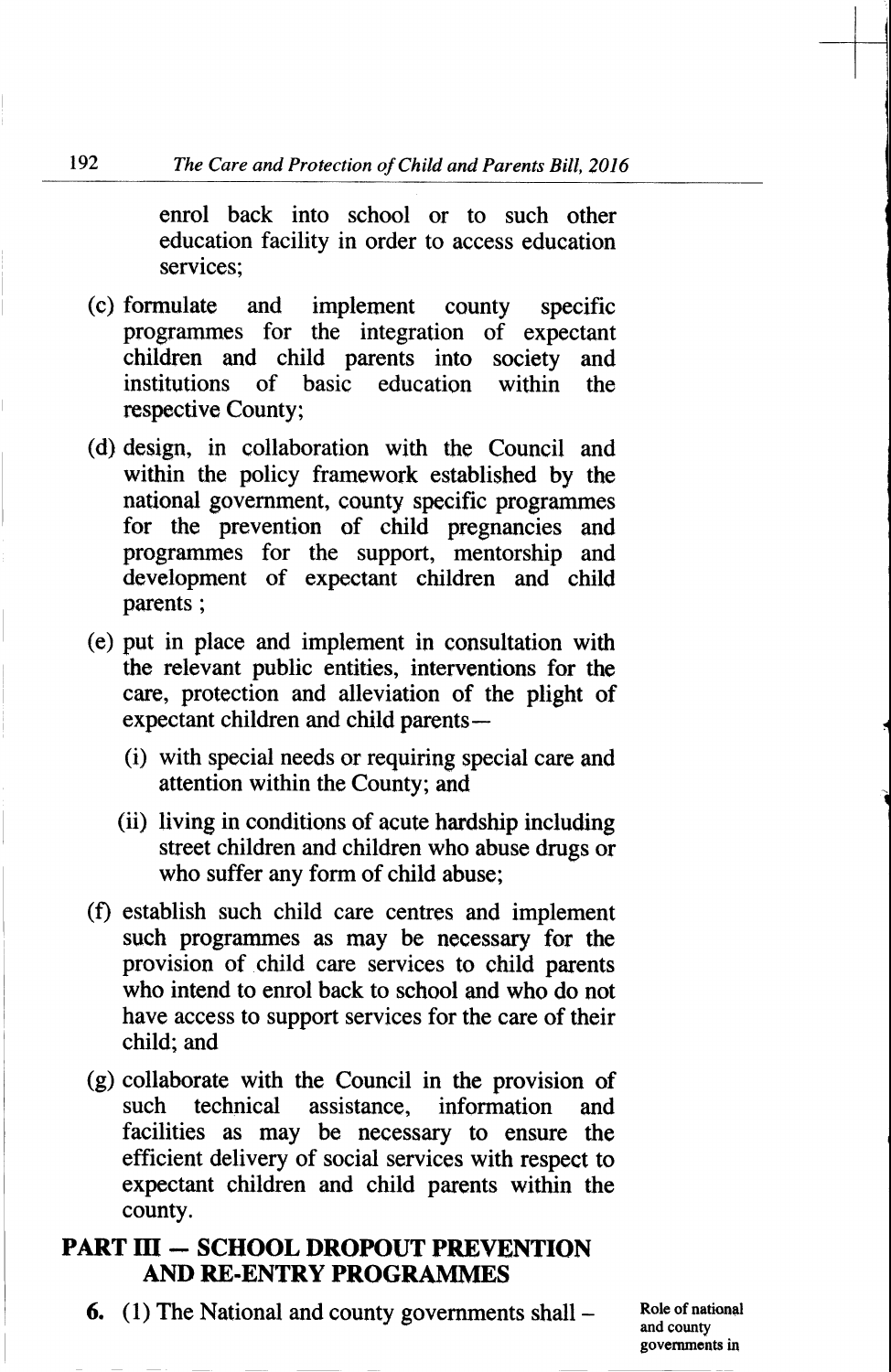- (a) formulate policies for the re-admission and integration of children who have dropped out of school by reason of pregnancy;
- (b) put in place programmes and interventions—
	- (i) for the identification of factors leading to teenage pregnancies and the dropping out of institutions of basic education, by children; and
	- (ii) that prevent the dropping out of children from institutions of basic education; and
- (c) put in place programmes for the assistance and education of vulnerable children and children in areas identified as having a high dropout rate owing to child pregnancy;
- (d) collaborate with the relevant stakeholders in the establishment of dropout prevention programmes that provide information and education that build upon the children's own knowledge, skills, values and attitudes: and
- (e) put in place programmes for the capacity building of teenage parents that aim at imparting skills including entrepreneurial skills to ensure that they practice responsible family life and that they are able to support their family.

 $(2)$ Prevention programmes established under subsection  $(1)$  shall  $-$ 

- (a) involve the parents and guardians of the children in the governance of institutions of basic education and in the development of the code of conduct of the institution and strategies to prevent teenage pregnancies;
- (b) encompass the provision of relevant information and support for the prevention of teenage pregnancies;
- (c) include the sensitization of children and their parents on issues that have a negative impact the attendance of children:
- (d) create linkages between institutions of basic education and the communities they serve with the aim of encouraging school attendance.

the prevention of

drop out.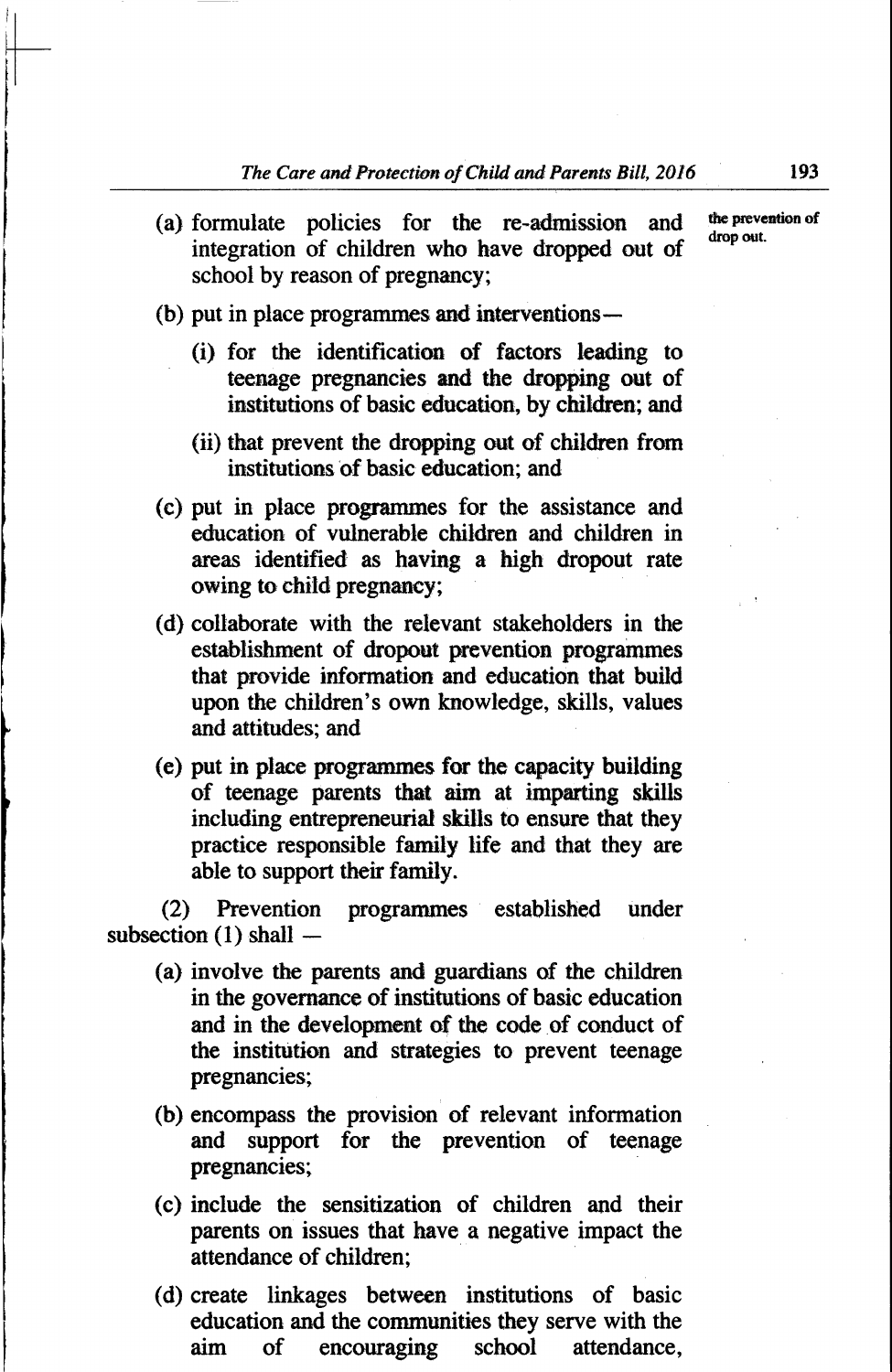sensitization and collaboration on issues affecting school attendance; and

(e) promote healthy lifestyles through positive role modelling and encouraging children to participate in activities and advocacy and awareness programmes that have a positive impact and encourage a healthy lifestyle.

7. (1) Each institution of basic education shall develop a management plan for the support of any child who falls pregnant while in school.

(2) The management board of an institution of basic  $education$  shall  $-$ 

- (a) put in place programmes with the aim of preventing teenage pregnancies and encouraging positive sexual behaviour amongst children in the institution;
- (b) treat each case of a child who falls pregnant while in an institution of basic education confidentially and professionally;
- (c) adopt an inclusive approach that involves the support of the child and parents or guardians of the affected child or children who are at risk of dropping out of school; and
- (d) in putting in place interventions or responses in situations of child drop out, ensure that the educational interests of the child are upheld.
- 8. (1) Every girl who  $-$
- (a) while in an institution of basic education, falls pregnant and as a result, drops out of school; or
- (b) is of school going age but falls pregnant while out of school,

shall have the right to be readmitted or enrolled into an institution of basic education.

(2) Every girl under subsection (1) shall have the right  $\mathsf{to}$   $-$ 

(a) remain in school and to receive the necessary support to continue their education and participate fully during their pregnancy or as a parent student;

Rights of pregnant and parenting students.

Management plans.